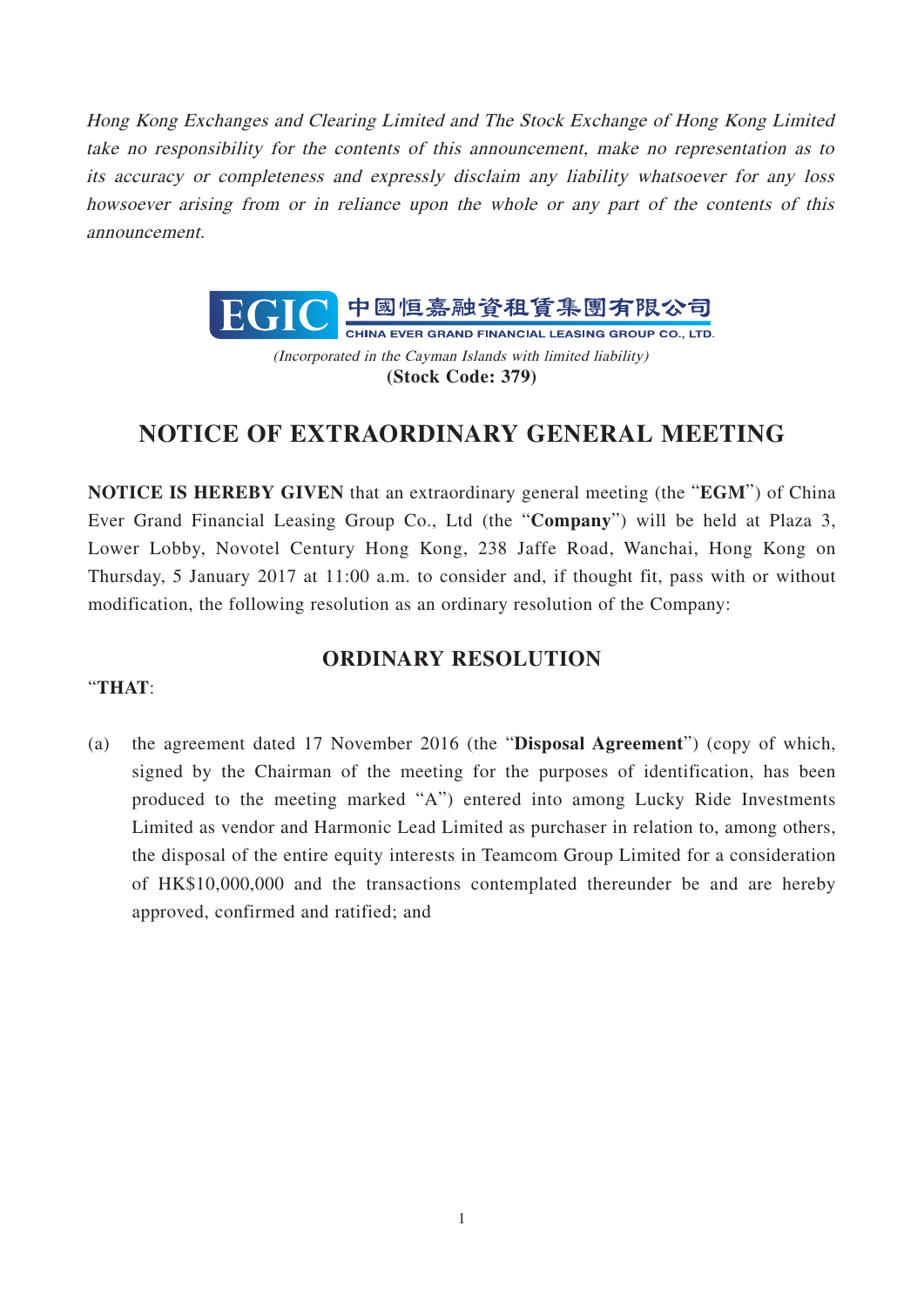(b) any one of the Directors be and is authorised to do all such acts and things, to sign and execute such documents or agreements or deeds on behalf of the Company and to do such other things and to take all such actions as he/she may consider necessary, appropriate, desirable and expedient for the purposes of giving effect to or in connection with the Disposal Agreement and all transactions contemplated thereunder, and to agree to such variation, amendments or waiver or matters relating thereto (including any variation, amendments or waiver of such documents or any terms thereof, which are not fundamentally different from those as provided in the Disposal Agreement) as are, in the opinion of the Directors or the duly authorised committee, in the interest of the Company and its shareholders as a whole."

## By order of the Board **China Ever Grand Financial Leasing Group Co., Ltd Lai Ka Fai**  Executive Director

Hong Kong, 16 December 2016

Registered office: Cricket Square, Hutchins Drive, P.O. Box 2681, Grand Cayman KY1-1111, Cayman Islands

Head office and principal place of business in Hong Kong: Room 2203, 22/F., Kwan Chart Tower, No. 6 Tonnochy Road, Wanchai, Hong Kong

Notes:

1. Any member of the Company entitled to attend and vote at a meeting of the Company shall be entitled to appoint another person as his proxy to attend and vote instead of him. A member of the Company who is the holder of two or more shares may appoint more than one proxy to represent him and vote on his behalf at a general meeting of the Company or at a class meeting. A proxy need not be a member of the Company. In addition, a proxy or proxies representing either a member of the Company who is an individual or a member of the Company which is a corporation is entitled to exercise the same powers on behalf of the member of the Company which he or they represent as such member of the Company could exercise.